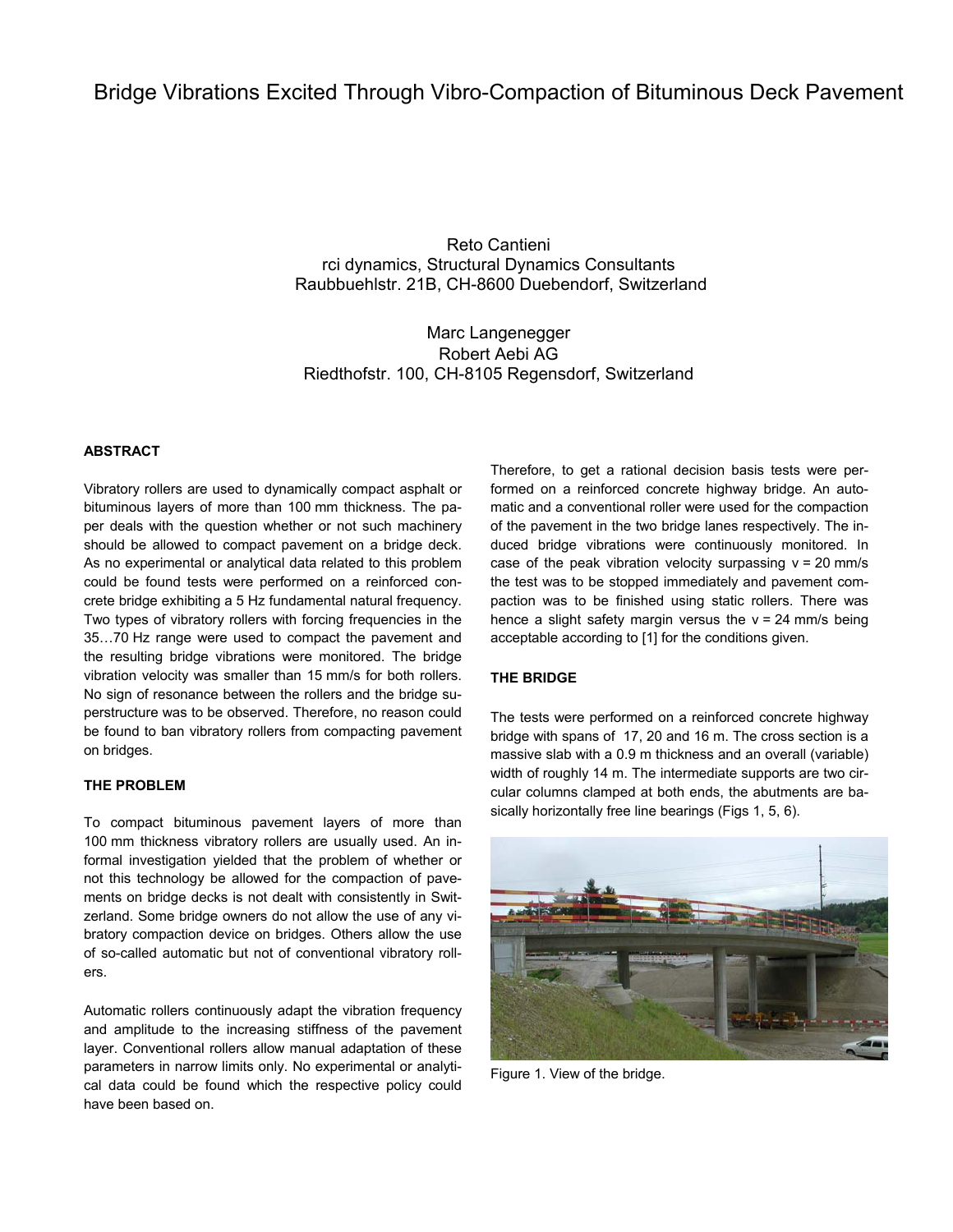### **THE BRIDGE DYNAMIC PROPERTIES**

The natural bridge vibrations were identified using ambient vibration technology. Two highly sensitive accelerometers PCB 393B31, 10 V/g, a data conditioning and acquisition device OROS OR25, a laptop computer and the ARTeMIS software package were used. One of the accelerometers was placed in a fixed reference point whereas the other sensor was roved over the structure covering a total of 14 additional measurement points. The two abutment lines were not measured. 15 bridge natural modes with frequencies in the range f = 5.00…134.0 Hz could thus be identified. As examples, Figures 2 and 3 show the results for two of the modes identified.

The frequencies of the modes No. 7 to 11 (27.0, 39.75, 56.6, 63.25 and 68.65 Hz) lie in the range of dynamic forces exerted by the rollers. The reason why this fact was found not be critical is described later.



Figure 2. First natural mode of the bridge without pavement.

**f8 = 39.75 Hz**



Figure 3. Bridge mode No. 8 for the bridge without pavement.

# **THE VIBRATORY ROLLERS**

#### **Automatic Roller Ammann AV95**

This roller has an operating mass of 9.5 t, a variable vibration frequency f = 25…50 Hz, a respective vibration amplitude h = 0.62…0.1 mm and a respective centrifugal force per drum  $F = 52...7$  kN. (The vibration amplitude is related to the

drum's jump height when operated on a rigid surface). In this paper, the roller is designated as "AV95" (Fig. 4).



Figure 4. The rollers DY52/70 (left) and AV95 (right).

#### **Conventional Roller Dynapac CC232**

This roller has an operating mass of 8.0 t, a vibration frequency of either  $f = 52$  Hz or  $f = 70$  Hz, a respective vibration amplitude of 0.5 mm and 0.22 mm and a respective centrifugal force per drum of  $F = 89$  kN and  $F = 65$  kN. In this paper the roller is designated as "DY52" and "DY70" respectively. In case of the vibration frequency not being an asset, the designation used is "DY52/70" (Fig. 4).

#### **THE TESTS**

#### **Instrumentation, Data Acquisition**

Eight accelerometers PCB 393A03 (sensitivity 1 V/g) were installed on the bridge deck undersight. Four of them were located in the bridge lane A covered by the roller AV95, four in the bridge lane B covered by the roller DY52/70 (Figs 5, 6). Signal conditioning and capture were provided by an OROS OR25 front end and a laptop computer. The sampling rate was s = 512 Hz, the range of the signal processing in the frequency domain  $f = 0...200$  Hz. These parameters were chosen with considering the vibration frequencies of the rollers.

## **Data Processing**

Three different modes of operation are offered by the OR25 software package:

**On-line analysis.** The signals can be treated arbitrarily in the frequency and time domains. In the present case the measured acceleration signals were integrated once to get vibrational velocity. In this mode, the treated signals can be monitored concerning specific values like e.g. peak values. These peak values can be monitored visually and/or stored on disk. It is however not possible to store treated signals continuously on disk.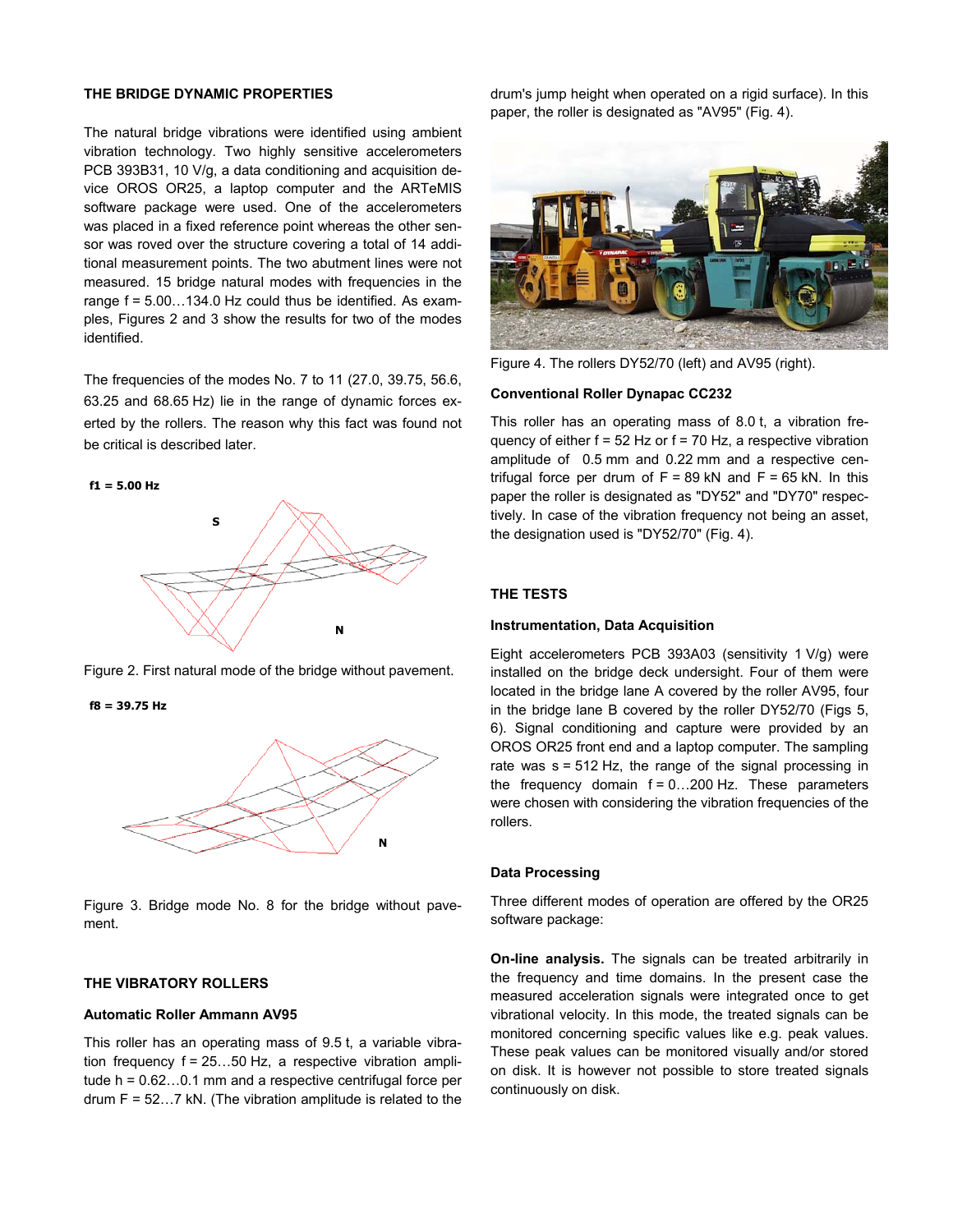**Recorder.** In this mode, the untreated signals can be stored continuously on disk.

**Off-line analysis.** In this mode, the untreated signals having been stored on disk can subsequently be analyzed in the frequency and time domains.

As a consequence, the on-line analysis mode was activated with first priority to monitor the velocity peak values and to hence allow stopping of the tests if necessary. With second priority, acceleration signals were streamed to the disk to allow subsequent analyses in the off-line analysis mode.

## **THE RESULTS**

## **Time Domain Analysis**

As a first priority result: The peak velocity values observed during all on-line analysis monitoring phases never surpassed  $v = 15$  mm/s. Therefore, the tests had not to be stopped due to occurrence of excessive bridge vibrations.

Maximum velocity values observed are:

- AV95: 12.7 mm/s
- DY52: 14.0 mm/s
- DY70: 11.1 mm/s

For the sake of completeness, the maximum acceleration values determined from the recorded acceleration signals (not directly relatable to the peak velocity values given above) are also given here:

- AV95: 3.7 m/s2
- DY52: 3.3 m/s2
- DY70: 3.8 m/s2

#### **Frequency Domain Analysis**

To allow interpretation of the processes controlling the events, the recorded acceleration signals were processed in the frequency domain.

As characteristic examples, two test sequencies are discussed in more detail here.

#### Automatic roller AV 95

Figure 7 gives an acceleration time signal recorded in measurement point No. 2 (Fig. 6). The averaged, logarithmically scaled frequency spectrum calculated from the relevant part of this signal is shown in Figure 8. What can be seen from this spectrum?

a) Four bridge natural frequencies lying in the range  $f = 4.5...16.75$  Hz can be distinguished. These frequencies are ∆f = 0.5…1.0 Hz lower than those determined for the bridge without pavement. This indicates that, as a consequence of the continuously increasing mass of the pavement placed on the deck the bridge natural frequencies are subject to continuous decrease.

b) Vibrations induced by the roller are in the range  $f = 40...51$  Hz plus the respective higher harmonics.

c) The vibration at f = 55.5 Hz was first thought to be related to the bridge mode No. 9,  $f = 56.6$  Hz. However, due to the existence of the related higher harmonics this interpretation had to be abandoned. This vibration could later be related to forces generated by the roller's Diesel engine.

## Conventional roller DY70

Figure 9 gives an acceleration time signal recorded in measurement point No. 6. The averaged frequency spectrum calculated from the relevant part of this signal is shown in Figure 10. What can be seen from this spectrum?

a) Four bridge natural frequencies lying in the range  $f = 4.5...16.5$  Hz can be distinguished. These frequencies are ∆f = 0.5…1.0 Hz lower than those determined for the bridge without pavement.

b) Vibrations induced by the roller are  $f = 66$  Hz plus the respective higher harmonics.

c) The Diesel engine induced vibration  $f = 55.5$  Hz plus harmonics can also be identified.

## Stability of the roller's forcing frequency

Finally, the question of whether or not the forcing frequency of a roller would be a function of the forcing amplitude was investigated into. A respective investigation revealed that this is not the case. The rollers' forcing frequency is absolutely stable and independent of the forcing amplitude. This means that no transient resonance effects while increasing the roller's force intensity from zero to maximum is to be accounted for.

#### **Results of the Frequency Domain Analysis**

Interpretation of the frequency spectra based on the knowledge concerning bridge natural frequencies and roller vibra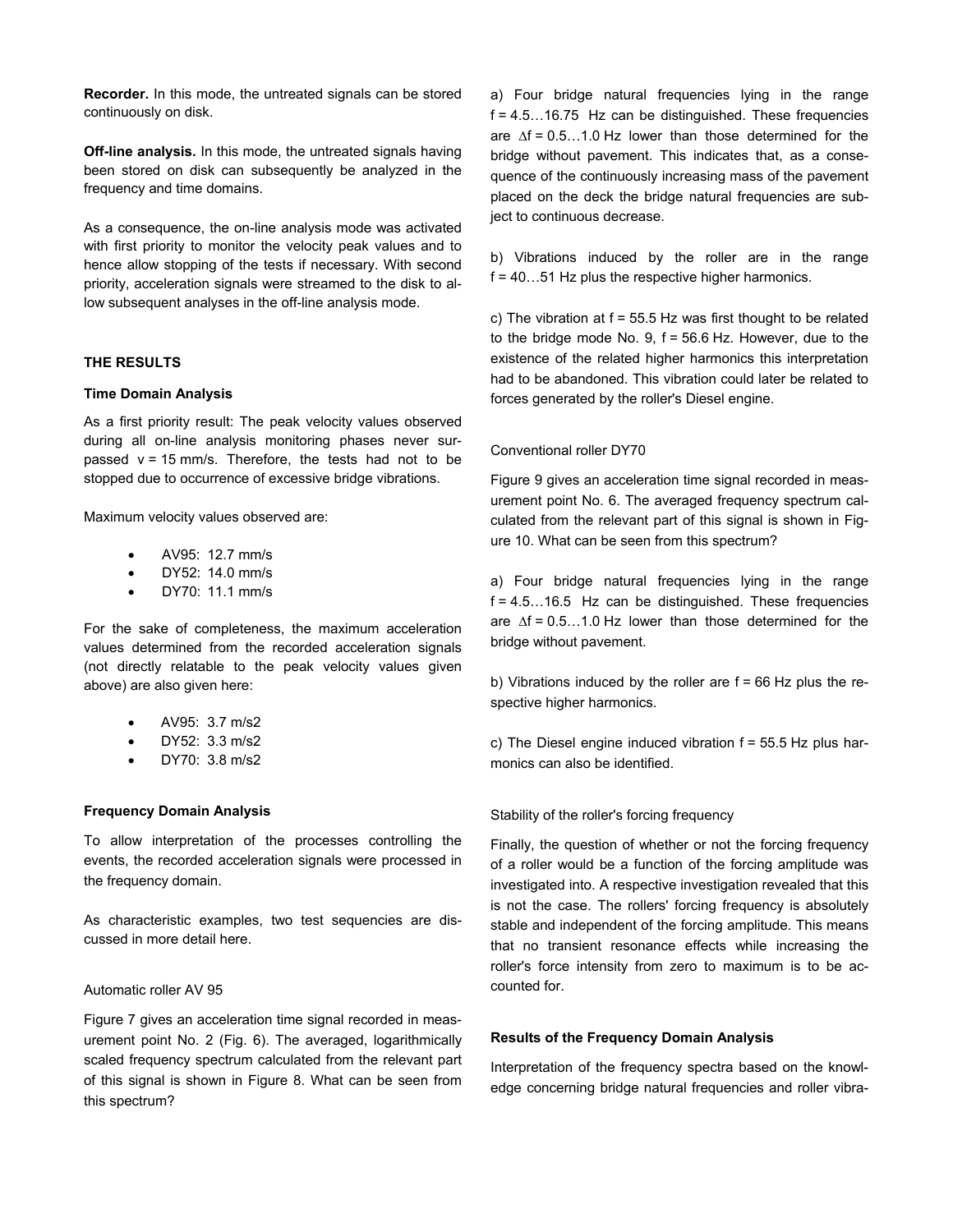tional frequencies revealed that three sources of vibration can be distinguished:

- bridge natural vibrations,
- roller forced vibrations,
- vibrations forced by the roller's Diesel engine, operating in the range  $f = 55$  Hz.

Obviously, the bridge dynamic response to the operation of the vibratory rollers is dominated by vibrations forced by the rollers. Although the bridge exhibits natural frequencies in the range of the roller's dynamic forces' frequencies, no sign of dynamic interaction between bridge and rollers could be identified. Why?

One reason is the lacking stability of the bridge natural frequencies due to the mass effect of the pavement layer. With estimated damping ratios of the bridge natural vibrations of 1…2 % of critical, resonance occurs with exact coincidence of natural and forcing frequencies only.

A further reason is the fact that the distance between the first couple of natural bridge modes' frequencies and the roller's forcing frequencies is high. Resonance can therefore only occur for a very complicated bridge mode shape and a limited amount of time (…the roller needs to cross the region of modal amplitudes being significantly different from zero). The consequences of such an effect can hence be limited an very local only.

# **CONCLUSIONS**

The question whether or not application of vibratory rollers to compact pavement layers on bridge decks would lead to excessive bridge vibrations was investigated into. Tests performed on a reinforced concrete highway bridge lead to the result that this seems not to be the case. Although the test results cannot simply be generalized, there are some effects to be reported:

Although the bridge tested exhibits some higher modes with frequencies in the range of the rollers' dynamic forcing frequencies, the maximum bridge vibrations did not exceed  $v = 15$  mm/s.

Simple and therefore dangerous resonance effects did not occur. There are two reasons for this:

First of all, the bridge natural frequencies are not stable because of the mass effect of the pavement placed.

Furthermore, the distance between the first couple of bridge mode frequencies and the rollers' forcing frequencies is large.

# **REFERENCES**

[1] VSS 1992. Erschütterungen, Erschütterungseinwirkungen auf Bauwerke. Norm SN 640 312 a. Zürich: Herausgegeben von der VSS, Vereinigung Schweizerischer Strassenfachleute.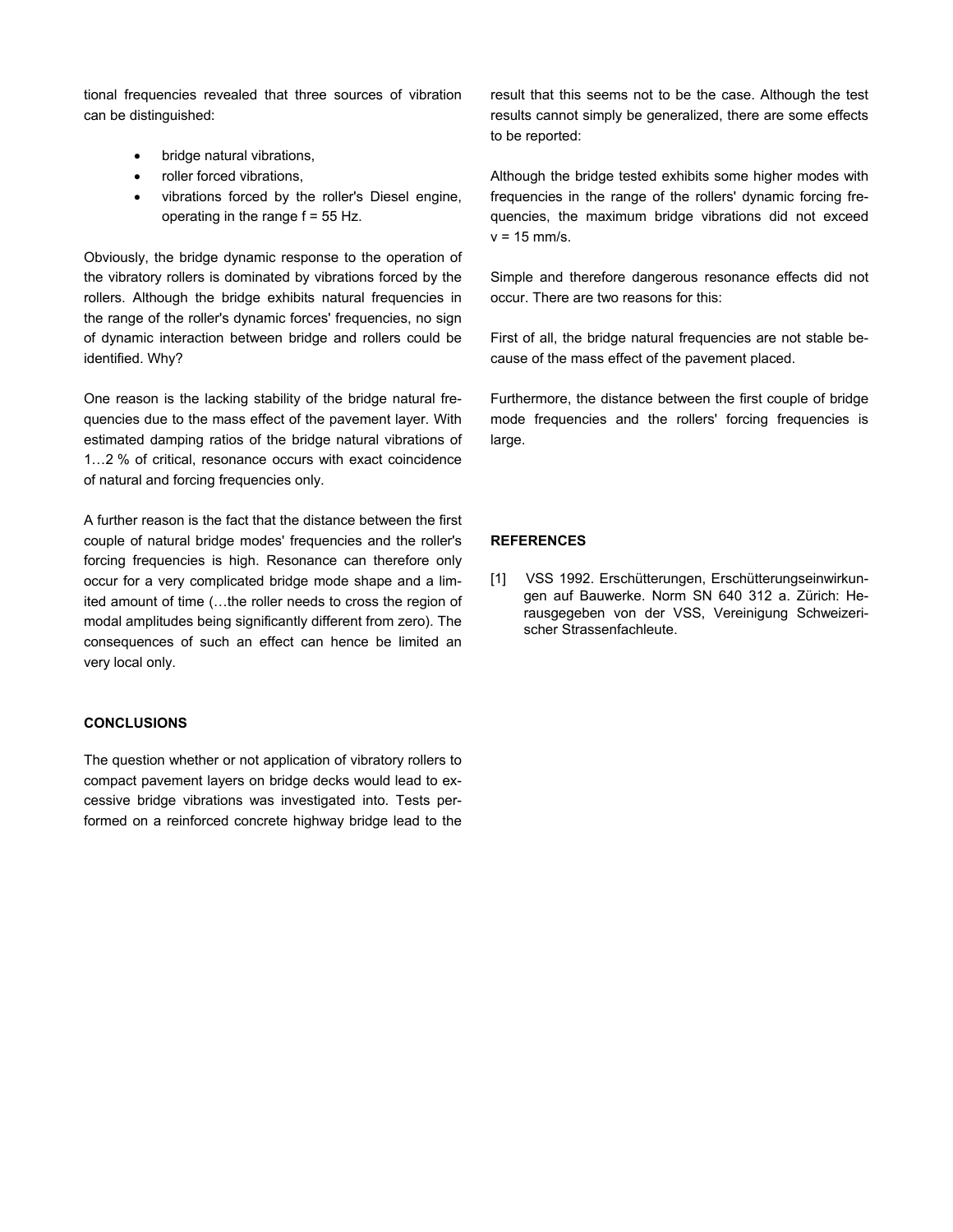

Figure 5. Bridge cross section. The lateral position of the three sensors per cross section used to determine the bridge natural dynamic properties is indicated on the bridge deck. Similarly, the position of the two sensors per cross section used to monitor the bridge vibrations during pavement compaction is indicated on the bridge slab undersight.



Figure 6. Bridge plan view. Indicated are the North side of the bridge (N), the lanes of the rollers (A) and (B), the 21 points of the measurement point grid used for the determination of the bridge natural dynamic properties (numbers given on one bridge curb only; No. 10 = reference point) and the measurement points used during the compaction tests (1 to 4 in lane A, 5 to 8 in lane B).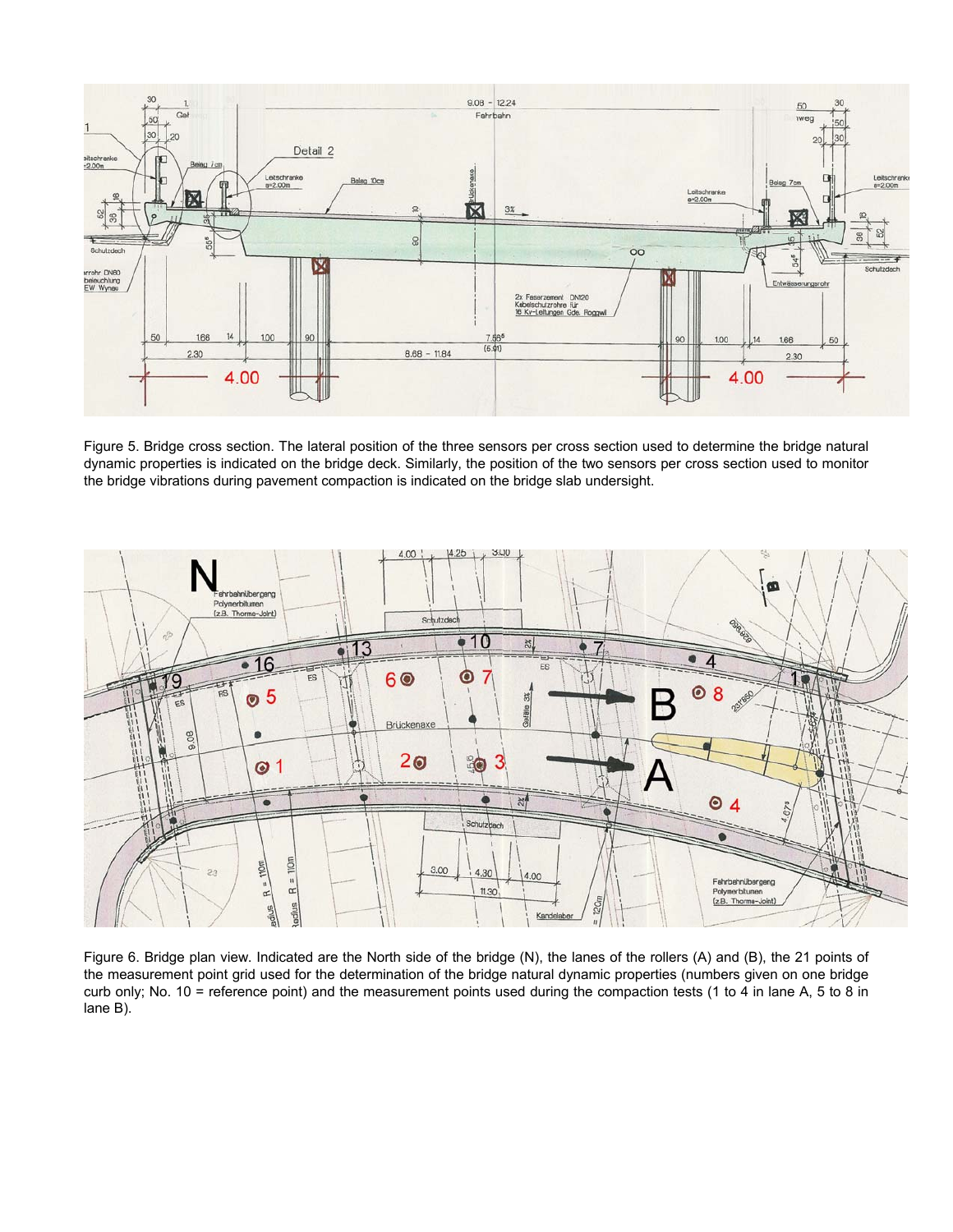

Figure 7. Acceleration time signal measured in point No.2 during compaction with roller AV95.



Figure 8. Frequency spectrum of the relevant part of the time signal shown in Figure 7.